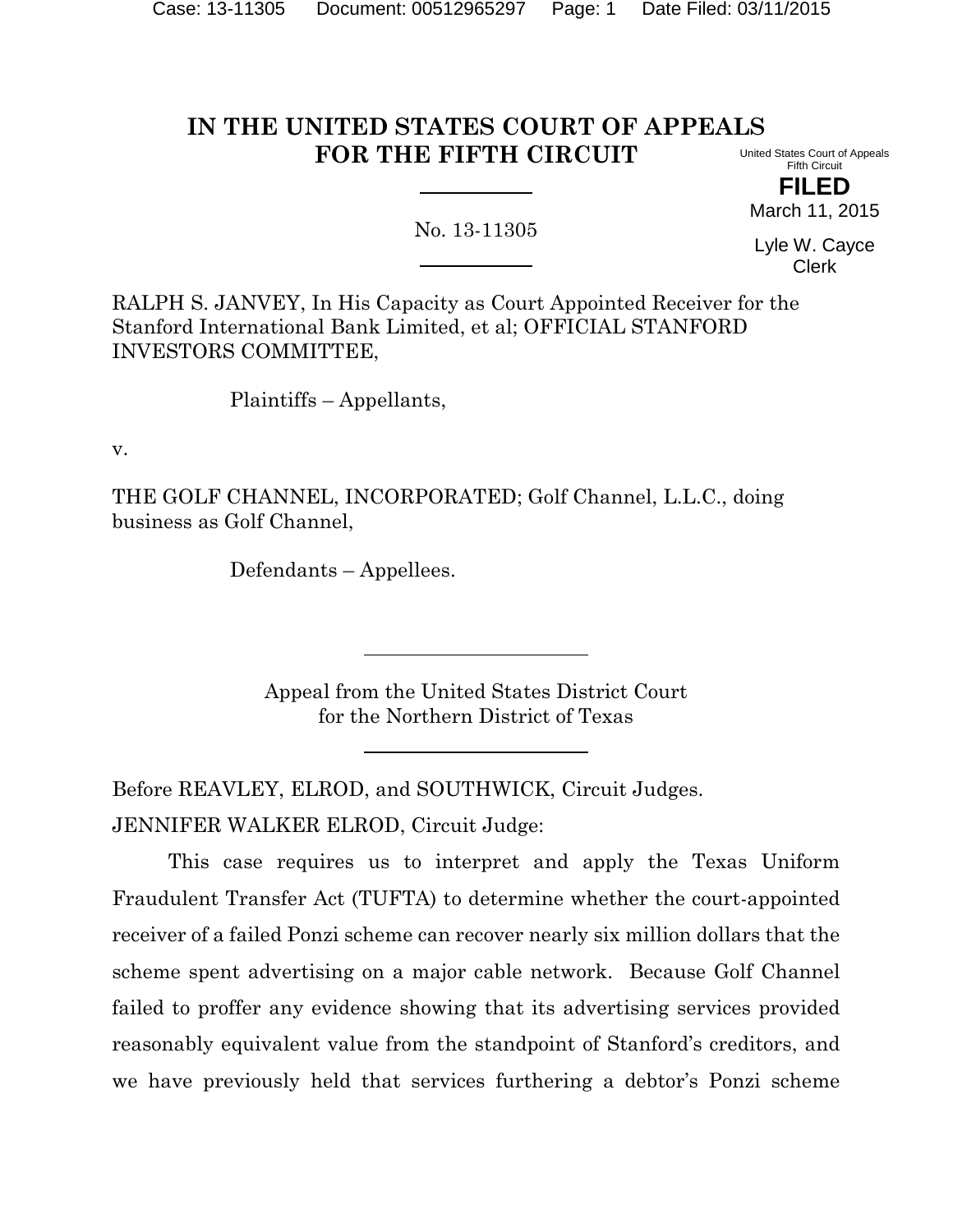l

## No. 13-11305

provide no value to the debtor's creditors, we REVERSE the district court's judgment and RENDER judgment in favor of the receiver.

### **I.**

The facts are undisputed. For nearly two decades, Stanford International Bank, Limited (Stanford) operated a multi-billion dollar Ponzi scheme<sup>[1](#page-1-0)</sup> through more than 130 affiliated entities.<sup>[2](#page-1-1)</sup> To sustain the scheme, Stanford promised investors exceptionally high rates of return on certificates of deposit (CD), and sold these investments through advisors employed at the affiliated entities. Some early investors received the promised returns, but, as was later discovered, these returns were merely other investors' principal. Before collapsing, Stanford had raised over \$7 billion selling these fraudulent CDs.

Beginning in 2005, Stanford developed a plan to increase awareness of its brand among sports audiences. It targeted this group because of its large proportion of high-net-worth individuals, the people most likely to invest with Stanford. Stanford became a title sponsor of the Stanford St. Jude's Championship, an annual PGA Tour event held in Memphis, Tennessee. Upon hearing of Stanford's sponsorship, The Golf Channel, Inc., which broadcasted the tournament, offered Stanford an advertising package to augment its marketing efforts. In October 2006, Stanford entered into a two-year

<span id="page-1-0"></span><sup>&</sup>lt;sup>1</sup> "A 'Ponzi scheme' typically describes a pyramid scheme where earlier investors are paid from the investments of more recent investors, rather than from any underlying business concern, until the scheme ceases to attract new investors and the pyramid collapses.'" *Janvey v. Democratic Senatorial Campaign Comm., Inc.*, 712 F.3d 185, 188 n.1 (5th Cir. 2013) (quoting *Eberhard v. Marcu*, 530 F.3d 122, 132 n. 7 (2d Cir. 2008).

<span id="page-1-1"></span><sup>2</sup> Stanford marketed itself as the "Stanford Financial Group" and sometimes entered into contracts through an affiliate, the Stanford Foundation. Given the large number of affiliated entities, for simplicity, we use "Stanford" throughout this opinion to refer to the whole enterprise.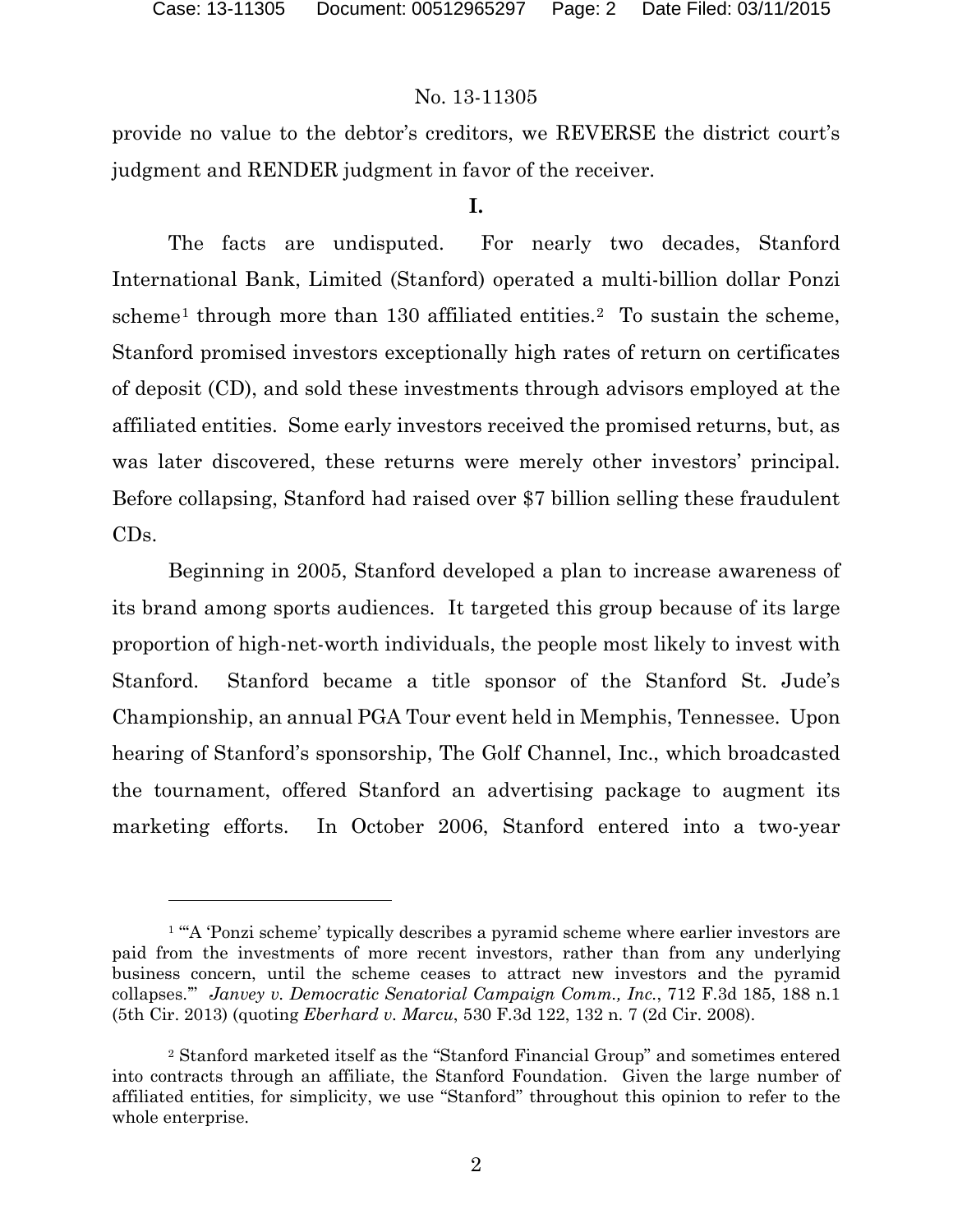#### No. 13-11305

agreement with Golf Channel for a range of marketing services including but not limited to: commercial airtime (682 commercials per year); live coverage of the Stanford St. Jude's Championship with interspersed messaging regarding Stanford's charitable contributions, products, and brand; display of the Stanford Logo throughout the event; promotion of Stanford as the sponsor of tournament-update segments that included video highlights every half-hour; and identification of Stanford as a sponsor of Golf Channel's coverage of the U.S. Open (one of the four major annual golf tournaments in the world). Golf Channel did not design Stanford's media strategy or develop the content of the advertisements. However, the agreement required Golf Channel's final approval. Stanford satisfied most of its monthly payment obligations to Golf Channel and, before the agreement expired, entered into a four-year renewal. By the time this lawsuit was initiated, Stanford had paid at least \$5.9 million to Golf Channel pursuant to the agreement.

In February 2009, the SEC uncovered Stanford's Ponzi scheme and filed a lawsuit in the Northern District of Texas against Stanford and related entities requesting the district court to appoint a receiver over Stanford. The district court assumed exclusive jurisdiction, seized Stanford's assets, and appointed Ralph S. Janvey to serve as receiver. Pursuant to his powers, the receiver took custody of any and all assets owned by or traceable to the receivership estate, which included recovering any voidable transfers made by Stanford before going into receivership.

In the process of investigating Stanford's accounts, the receiver discovered the payments to Golf Channel, and in 2011, filed suit under TUFTA to recover the full \$5.9 million. After initial discovery, the parties filed crossmotions for summary judgment. Despite the fact that Golf Channel offered no evidence to show how its services benefitted Stanford's creditors, the district

3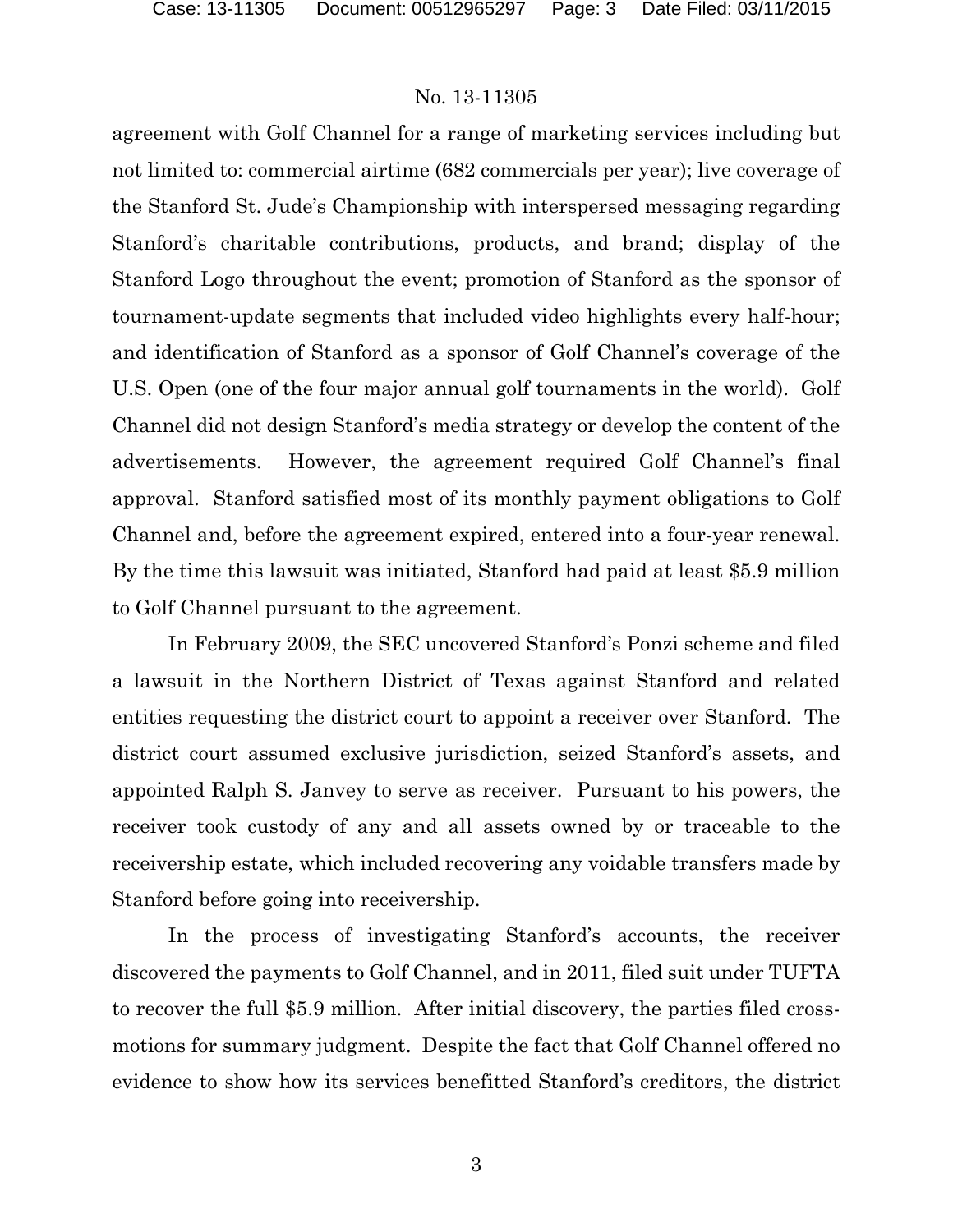### No. 13-11305

court granted Golf Channel's motion and denied the receiver's motion. The district court determined that although Stanford's payments to Golf Channel were fraudulent transfers under TUFTA, Golf Channel was entitled to judgment as a matter of law on its affirmative defense that it received the payments in good faith and in exchange for reasonably equivalent value (the market value of advertising on The Golf Channel). As the district court explained, "Golf Channel looks more like an innocent trade creditor than a salesman perpetrating and extending the Stanford Ponzi scheme."

#### **II.**

We review a grant of summary judgment *de novo*, "applying the same standard on appeal that is applied by the district court." *Tiblier v. Dlabal*, 743 F.3d 1004, 1007 (5th Cir. 2014) (internal quotation marks omitted). Summary judgment is proper "if the movant shows that there is no genuine dispute as to any material fact and the movant is entitled to judgment as a matter of law." Fed. R. Civ. P. 56. Because both parties filed motions for summary judgment, we evaluate each party's motion independently and view the evidence in the light most favorable to the nonmoving party. *Ford Motor Co. v. Texas Dep't of Transp.*, 264 F.3d 493, 498 (5th Cir. 2001).

### **III.**

Fraudulent transfer laws like TUFTA[3](#page-3-0) were enacted to protect creditors against depletion of the debtor's estate. *SEC v. Res. Dev. Int'l, LLC*, 487 F.3d 295, 301 (5th Cir. 2007). To that end, TUFTA allows creditors to void

<span id="page-3-0"></span><sup>3</sup> TUFTA, rather than another state's codification of the Uniform Fraudulent Transfer Act (UFTA), governs this dispute. *See* Tex. Bus. & Com. Code §§ 24.001–24.013. Before the district court, the parties argued whether Texas's or Florida's version of UFTA applied, but conceded before our court that it is a nonissue given that Texas and Florida have enacted nearly identical UFTA provisions. *See Stewart v. United States*, 512 F.2d 269, 272 n.10 (5th Cir. 1975) ("[N]o choice of law problem [is] present" where two states' laws "are essentially identical."). In such a scenario, the forum state's substantive law should apply. *See Schneider Nat'l Transp. v. Ford Motor Co.*, 280 F.3d 532, 536 (5th Cir. 2002).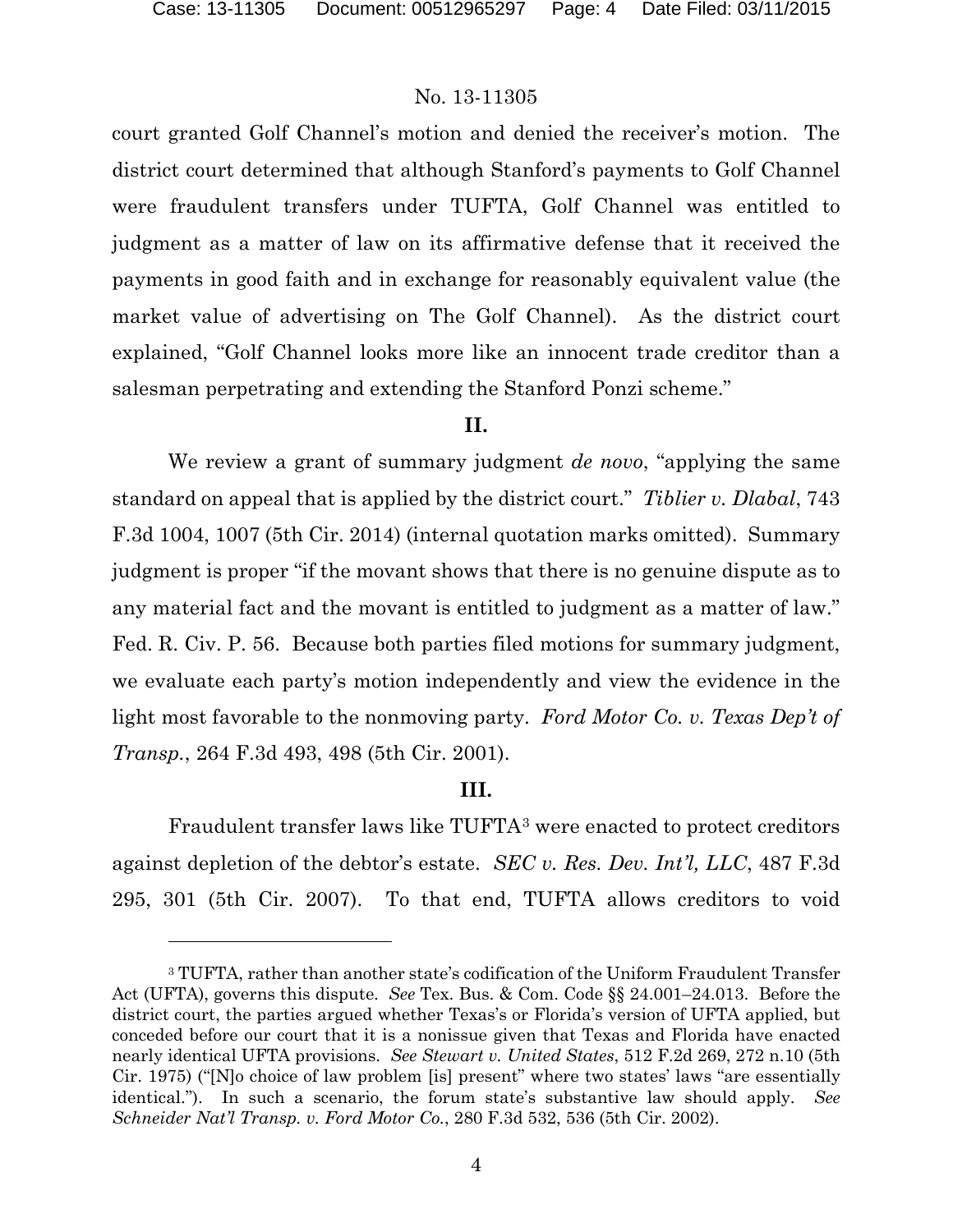### No. 13-11305

fraudulent transfers made by a debtor and force the transferee to return the transfer to the debtor's estate. Tex. Bus. & Com. Code § 24.008. A transfer is fraudulent if made "with actual intent to hinder, delay, or defraud any creditor of the debtor." *Id.* § 24.005(a)(1). "In this circuit, proving that [a debtor/transferor] operated as a Ponzi scheme establishes the fraudulent intent behind the transfers it made." *Janvey v. Brown*, 767 F.3d 430, 439 (5th Cir. 2014) (quoting *Janvey v. Alguire*, 647 F.3d 585, 598 (5th Cir. 2011)); *accord Warfield v. Byron*, 436 F.3d 551, 558 (5th Cir. 2006) (citing *Scholes v. Lehmann*, 56 F.3d 750, 757 (7th Cir. 1995)).

However, TUFTA provides an affirmative defense that transferees may use to prevent creditors from voiding transfers. Even where a transfer is fraudulent under TUFTA, a creditor cannot void the transfer if the transferee proves two elements: (1) that it took the transfer in good faith; and (2) that, in return for the transfer, it gave the debtor something of "reasonably equivalent value." Bus. & Com. § 24.009(a).

Given the undisputed fact that Stanford was engaged in a Ponzi scheme, the parties stipulated that the \$5.9 million dollar transfer to Golf Channel was fraudulent. *See Brown,* 767 F.3d at 439.In addition, the district court held, and the receiver did not challenge on appeal, that Golf Channel took the transfer in good faith. Therefore, at issue here is whether Golf Channel has proven the second element of its affirmative defense—that its advertising services provided "reasonably equivalent value" as defined under TUFTA.

We analyze reasonably equivalent value under a two-step framework. First, we review *de novo* whether the property or service exchanged categorically had any value under TUFTA, as this is a question of law. *See, e.g.*, *Warfield*, 436 F.3d at 558 (holding that broker services furthering a Ponzi scheme have no value as a matter of law) *accord In re Fruehauf Trailer Corp.*,

5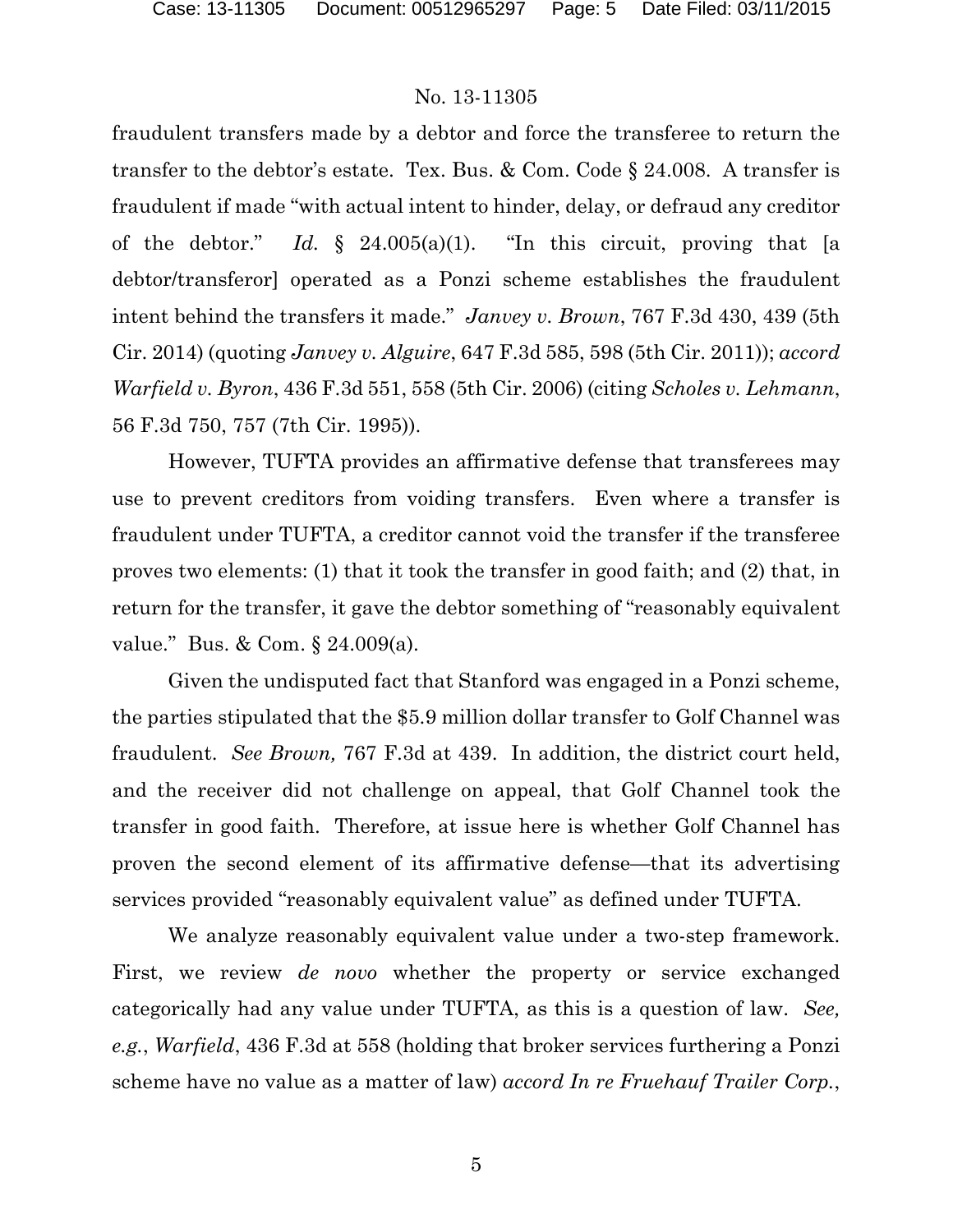### No. 13-11305

444 F.3d 203, 212–13 (3d Cir. 2006) ("[A] court should *not* consider the 'totality of the circumstances' in evaluating the threshold question of whether any value was received at all.") (emphasis in original). Because we hold that Golf Channel failed to prove that it exchanged something of value, we need not address the second step.[4](#page-5-0)

"Value" is defined in TUFTA as "property []transferred or an antecedent debt []secured or satisfied, but value does not include an unperformed promise made otherwise than in the ordinary course of the promisor's business to furnish support to the debtor or another person." Tex. Bus. & Com. Code § 24.004(a). We must make an "Erie guess" as to how Texas would interpret this definition of "value" in TUFTA. *See Warfield*, 436 F.3d at 558 (citing *Mayo v. Hartford Life Ins. Co.*, 354 F.3d 400, 406 (5th Cir. 2004)). TUFTA itself instructs us to apply and construe its provisions so as "to effectuate [UFTA's] general purpose to make uniform the law with respect to the subject of [UFTA] among states enacting it." Tex. Bus. & Com. Code § 24.012. To that end, we may consider the comments to UFTA, authorities interpreting other states' UFTA provisions, and interpretations of section 548 of the Bankruptcy Code (upon which UFTA's definition of value is based). *Nathan v. Whittington*, 408 S.W.3d 870, 873–74 (Tex. 2013); *First Nat. Bank of Seminole v. Hooper*, 104 S.W.3d 83, 86 (Tex. 2003); *In re Hinsley*, 201 F.3d 638, 643 (5th Cir. 2000); *see also Bowman v. El Paso CGP Co., L.L.C.*, 431 S.W.3d 781, 786 n.6 (Tex. App.— Houston [14th Dist.] 2014, pet. filed) (explaining the persuasiveness of these sources).

The relevant comment in UFTA states that the definition of "value" is:

<span id="page-5-0"></span><sup>&</sup>lt;sup>4</sup> If there is some value, we review for clear error whether the value exchanged is reasonably equivalent to the value of the transfer. *Matter of Dunham*, 110 F.3d 286, 289 (5th Cir. 1997) (abrogating *Butler Aviation Int'l, Inc. v. Whyte (Matter of Fairchild Aircraft Corp.)*, 6 F.3d 1119, 1125 (5th Cir. 1993)).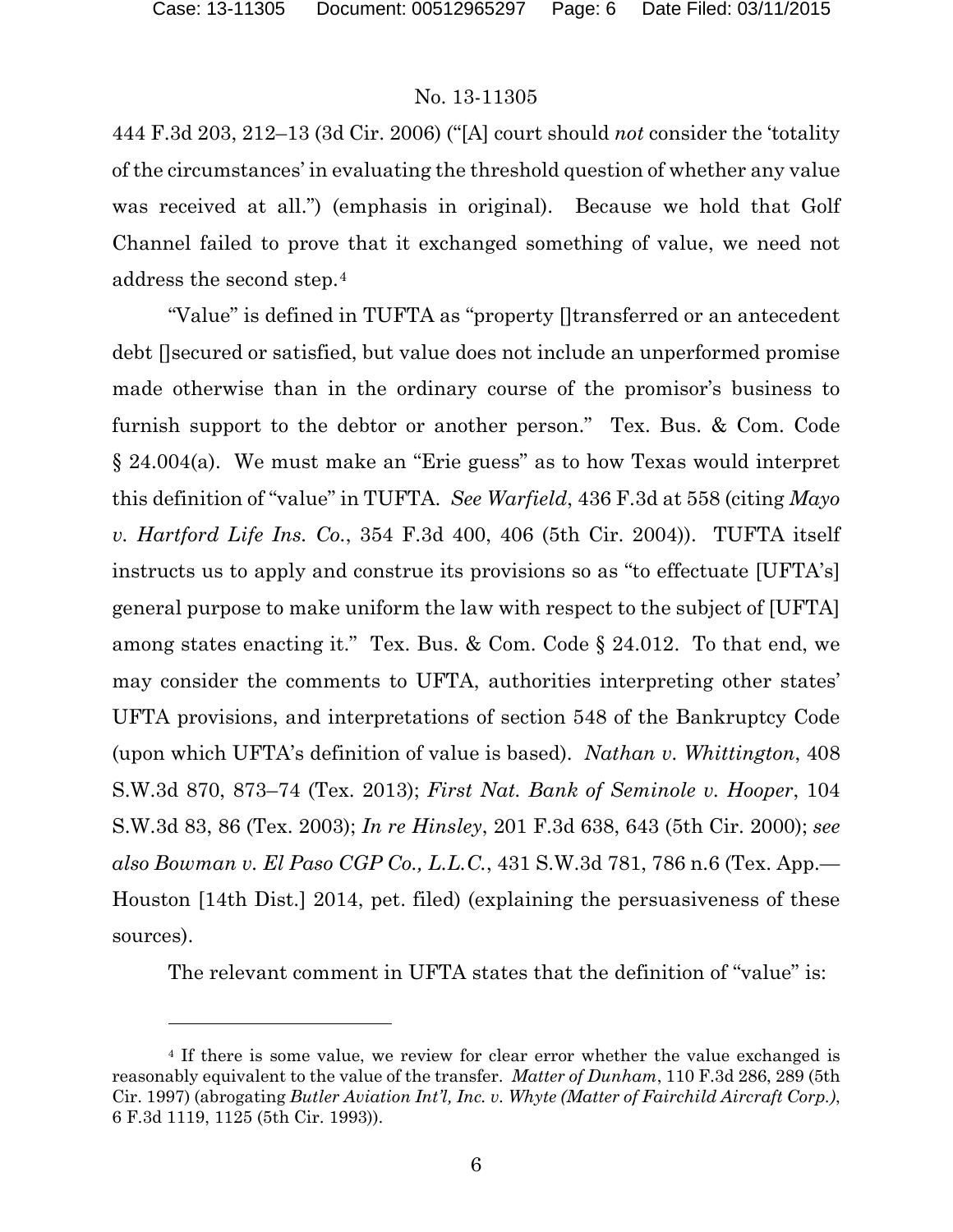## No. 13-11305

[A]dapted from  $\S$  548(d)(2)(A) of the Bankruptcy Code.... The definition []is not exclusive [and] is to be determined in light of the purpose of the Act to protect a debtor's estate from being depleted to the prejudice of the debtor's unsecured creditors. *Consideration having no utility from a creditor's viewpoint does not satisfy the statutory definition*.

Unif. Fraudulent Transfer Act § 3 cmt. 2 (emphasis added). UFTA offers only one specific example of an exchanged benefit that fails the value test—love and affection. *See id.* (citing *United States v. West*, 299 F. Supp. 661, 666 (D. Del. 1969)). Therefore, courts are left to define the contours of "value" and "[t]he primary consideration . . . is the degree to which the transferor's net worth is preserved." *Warfield*, 436 F.3d at 558 (citing *Butler Aviation Int'l, Inc. v. Whyte (Matter of Fairchild Aircraft Corp.)*, 6 F.3d 1119, 1127 (5th Cir. 1993))*.*[5](#page-6-0) Importantly, we measure value "from the standpoint of the creditors," not from that of a buyer in the marketplace. *Stanley v. U.S. Bank Nat'l Assoc. (In re TransTexas Gas Corp.)*, 597 F.3d 298, 306 (5th Cir. 2010) (citing *In re Hinsley*, 201 F.3d 638, 644 (5th Cir. 2000)).

In *Warfield*, we held that commissions paid to a broker in exchange for securing new investments into a Ponzi scheme are voidable, even assuming the broker was unaware of the fraud. 436 F.3d at 560. Because the debtor's business was inherently illegitimate (a Ponzi scheme), the broker's services, which furthered the scheme, had no value as a matter of law.[6](#page-6-1) *Id.* It made no

<span id="page-6-0"></span><sup>&</sup>lt;sup>5</sup> In *Warfield*, we interpreted and applied Washington's UFTA provisions, which, in relevant part, are identical to the TUFTA provisions at issue in this case. *Compare* Tex. Bus. & Com. Code § 24.009(a), .004(a) *with* Wash. Rev. Code § 19.40.081(a), .031(a). Both states' provisions are codifications of sections 8 and 3 of the Uniform Fraudulent Transfer Act. They include identically worded affirmative defenses for transferees and identically worded definitions of "value."

<span id="page-6-1"></span><sup>6</sup> This conclusion is consistent with our circuit precedent and other circuits that have considered the meaning of "value" in UFTA and section 548 of the Bankruptcy Code in the context of a debtor engaged in a Ponzi scheme. *See Brown,* 767 F.3d at 441 (holding that because a contract promising returns on investment in a Ponzi scheme is void, payment of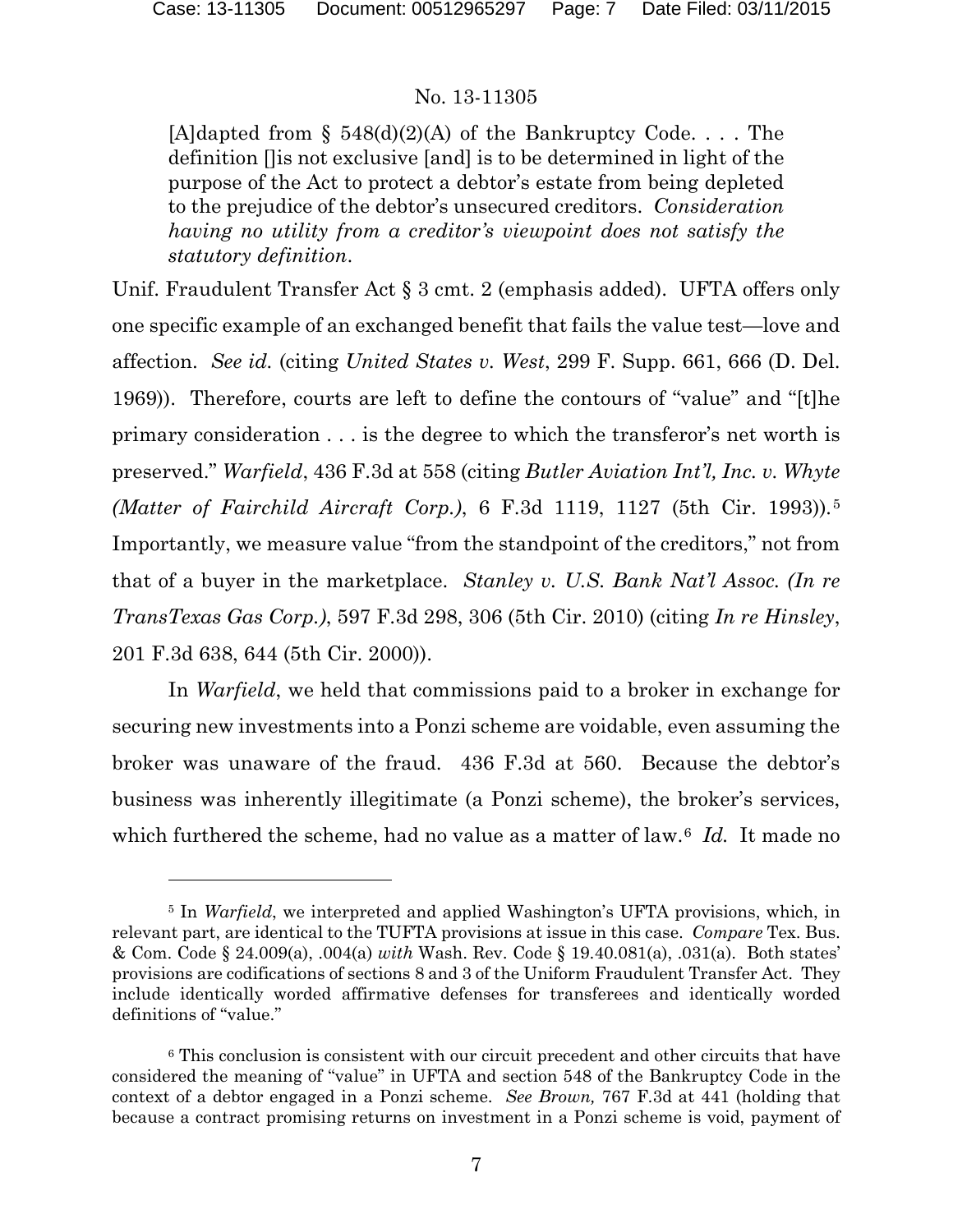# No. 13-11305

difference whether those same broker services would have been valuable to legitimate businesses in the marketplace.

On summary judgment in the instant case, Golf Channel put forward no evidence that its services preserved the value of Stanford's estate or had any utility from the creditors' perspective.[7](#page-7-0) Golf Channel only brought forth evidence showing the *market* value of its services. This was insufficient to satisfy its burden under TUFTA of proving value *to the creditors*. *See* Unif. Fraudulent Transfer Act § 8 cmt. 1 ("The person who invokes this defense carries the burden of establishing good faith and the reasonable equivalence of the consideration exchanged.").

Moreover, Golf Channel's services did not, as a matter of law, provide any value to Stanford's creditors. Just like the broker's (unknowing) efforts to extend the Ponzi scheme in *Warfield*, Golf Channel's (unknowing) efforts to extend Stanford's scheme had no value to the creditors. While Golf Channel's services may have been quite valuable to the creditors of a legitimate business,

such returns does not reduce an antecedent contractual debt or compensate an investor for the time value of his money); *Donell v. Kowell*, 533 F.3d 762, 777–78 (9th Cir. 2008) (reasoning that interest payments to an investor in a Ponzi scheme "are merely used to keep the fraud going by giving the false impression that the scheme is a profitable, legitimate business" and do not compensate for the time value of money); *Scholes v. Lehmann*, 56 F.3d 750, 757–58 (7th Cir. 1995) (holding that the time value of money that is invested in a Ponzi scheme has no value); *SEC v. Harris*, No. 3:09-CV-1809-B, 2010 WL 3719318, at \* 2 (N.D. Tex. 2010) (holding that the goodwill received from promotional materials that a charity purchased in exchange for a donation from the Ponzi scheme had no value) *rev'd on other grounds*, *Am. Cancer Soc'y v. Cook*, 675 F.3d 524, 528–29 (5th Cir. 2012); *Ramirez v. Dunson (In re Ramirez Rodriguez)*, 209 B.R. 424, 434 (Bankr. S.D. Tex. 1997) (holding that the time value of money invested in a Ponzi scheme is not an exchange of value); *In re Indep. Clearing House Co.*, 77 B.R. 843, 859 (D. Utah 1987) (same).

<span id="page-7-0"></span><sup>7</sup> Such evidence might exist even in the context of a debtor engaged in a Ponzi scheme. Hypothetically, one can imagine an electricity provider putting on evidence that its services helped preserve the building in which the debtor operated, preventing the building's deterioration to the benefit of the debtors' creditors. But here, Golf Channel has not put forth any evidence that its advertising services accrued any benefit to Stanford's creditors.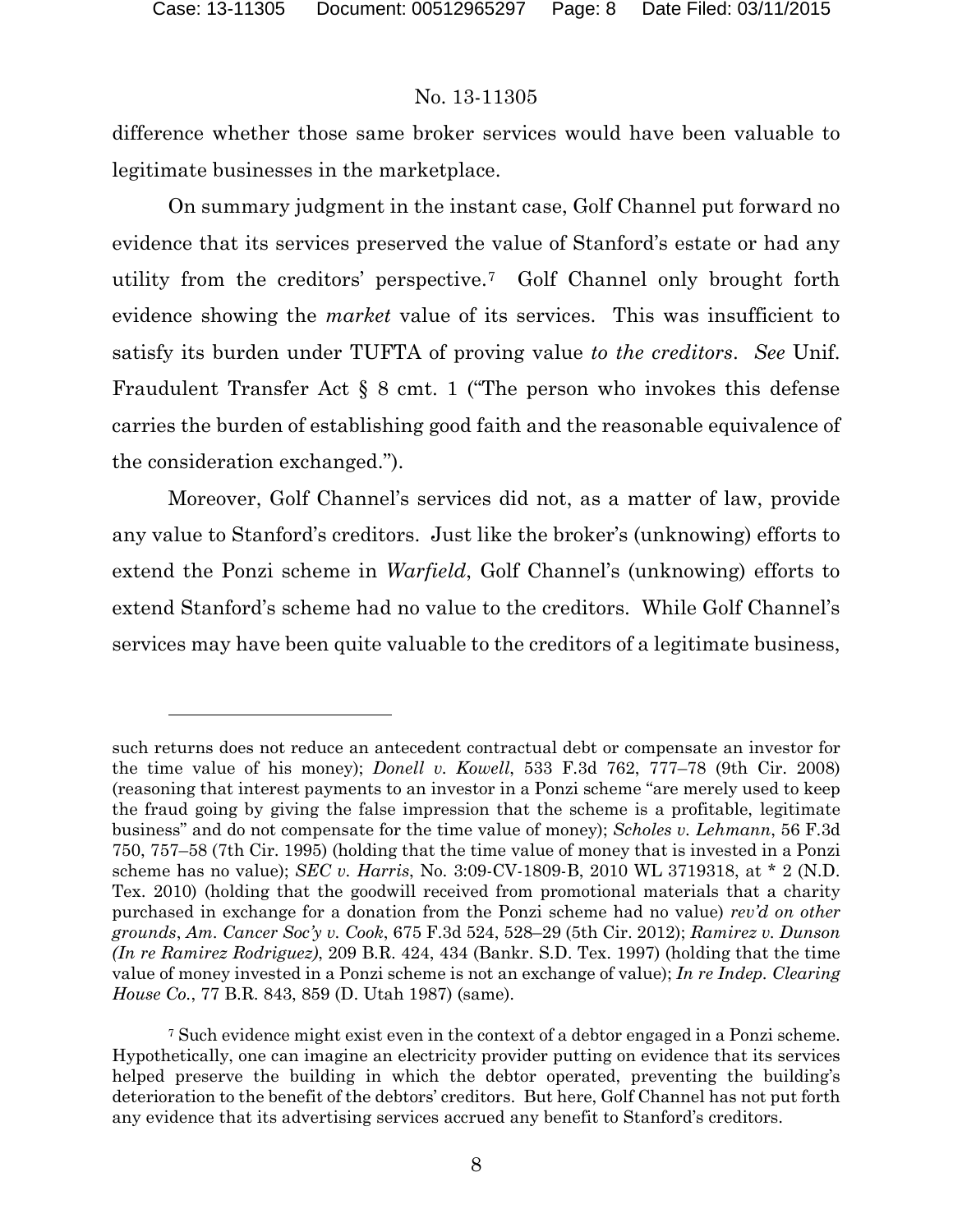### No. 13-11305

they have no value to the creditors of a Ponzi scheme.[8](#page-8-0) Ponzi schemes by definition create greater liabilities than assets with each subsequent transaction. Each new investment in the Stanford Ponzi scheme *decreased* the value of the estate by creating a new liability that the insolvent business could never legitimately repay. *See Brown*, 767 F.3d at 439 (describing the insolvency of Stanford's Ponzi scheme); *Janvey v. Democratic Senatorial Campaign Comm., Inc.*, 712 F.3d 185, 196 (5th Cir. 2013) ("[A] Ponzi scheme is, as a matter of law, insolvent from its inception." (internal quotation marks omitted)); *see also Hirsch v. Arthur Andersen & Co.*, 72 F.3d 1085, 1088 n.3 (2d Cir. 1995) ("The effect of such a scheme is to put the corporation farther and farther into debt . . . ."). Services rendered to encourage investment in such a scheme do not provide value to the creditors.

Golf Channel argues that its advertising services did not further the Stanford Ponzi scheme and that the \$5.9 million reasonably represents the market value of those services. It tries to distinguish its services from the broker services in *Warfield* on the ground that a broker directly secures new investment in to a Ponzi scheme, whereas an advertiser is an innocent "trade creditor" generally promoting a business's brand. This distinction has no significance under TUFTA. TUFTA makes no distinction between different types of services or different types of transferees, but requires us to look at the value of any services from the creditors' perspective. We have no authority to create an exception for "trade creditors." *See Truong v. Bank of Am., N.A.*, 717 F.3d 377, 387 (5th Cir. 2013) (refusing to recognize a statutory exception on

<span id="page-8-0"></span><sup>8</sup> Without any authority, Golf Channel argues that its own status as a creditor requires that we resolve this case in its favor. From its perspective, the advertising services are of substantial value. However, Golf Channel is not the only creditor we must consider. It is one among many who have unsecured claims, and must wait its turn for a pro rata share of whatever remains in the Stanford estate.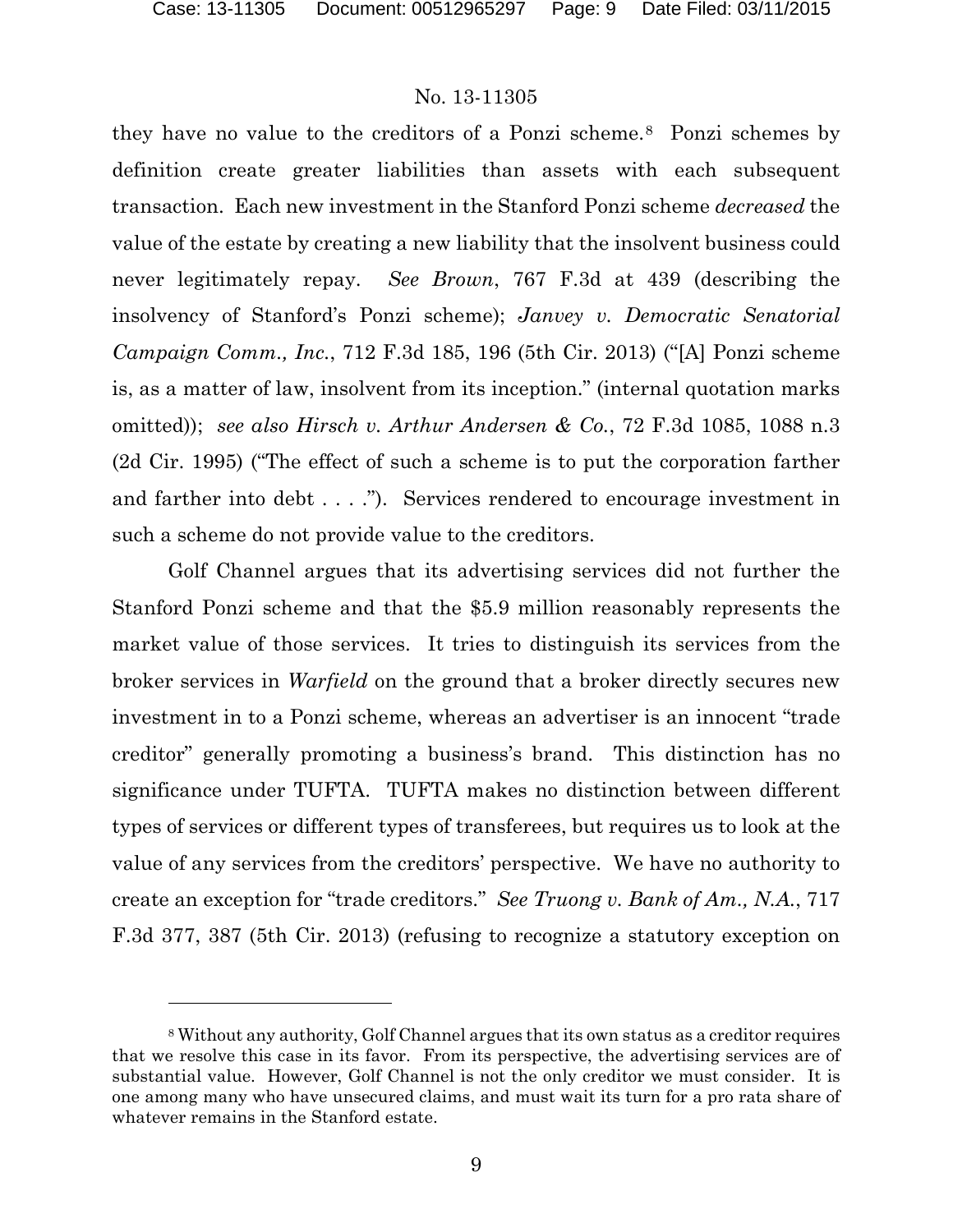## No. 13-11305

the basis of policy concerns or the wisdom of the legislature in adopting a Louisiana statute).

We note that our conclusion here does not rest upon a conclusion that the advertising services themselves lacked value in the abstract. In granting Golf Channel's motion for summary judgment, the district court compared Golf Channel's services to consumables and speculative investments which have been held to have value under UFTA. The district court stated that "[i]t seems wrong . . . to hold that every transaction in which a debtor acquires consumables is a fraudulent transfer." We agree. As the district court explained, we have held that a debtor purchasing jet fuel to keep an affiliated airline in business is an exchange for reasonably equivalent value even though the value to the debtor is merely the potential proceeds of a possible sale of that affiliated airline.[9](#page-9-0) *Matter of Fairchild*, 6 F.3d at 1123–27 (interpreting "value" in section 548 of the Bankruptcy Code). In fact, the investment in *Fairchild* was ultimately unsuccessful, yet, when measured at the time of the investment, we held that the increased possibility of selling the business had value. *Id.* at 1126–27. We explicitly rejected a definition of value that would exclude speculative or potential gains. *Id.* Here, however, the advertising

<span id="page-9-0"></span><sup>9</sup> Similarly, the Fourth Circuit held that ownership in a company whose only asset was a 1 in 22 chance of winning a cellular license in an FCC lottery had value. *See Cooper v. Ashley Commc'ns, Inc.* (*In re Morris Commc'ns NC, Inc.*), 914 F.2d 458, 466, 474–75 (4th Cir. 1990) (interpreting "value" in section 548 of the Bankruptcy Code). And the Third Circuit has held that a commitment letter that had only a small chance of maturing into financing had value. *See Mellon Bank, N.A. v. Official Comm. of Unsecured Creditors of R.M.L., Inc. (In re R.M.L., Inc.)*, 92 F.3d 139, 152–53 (3d Cir. 1996). In addition, the Sixth Circuit has held that the chance of winning on a bet in a casino had value. *In re Chomakos*, 69 F.3d 769, 770–71 (6th Cir. 1995). We agree with the district court and Golf Channel that consummables and speculative investments can have value. But the case before us is different because Stanford was engaged in a Ponzi scheme, not a legitimate enterprise. The issue is not whether Golf Channel's services have value in the abstract, but whether they provided reasonably equivalent value to Stanford's creditors.